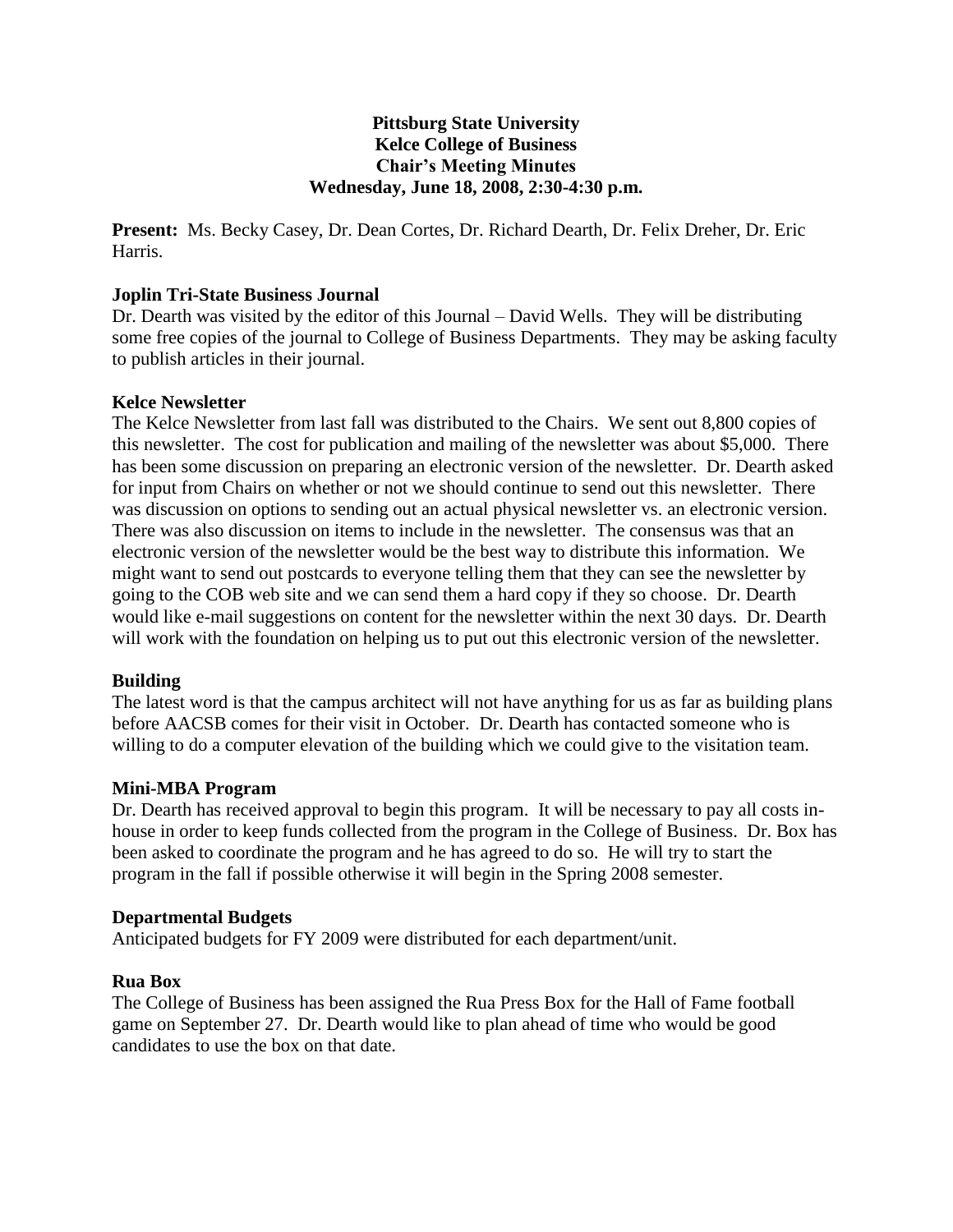# **Membership for Kelce Advisory Board**

Dr. Dearth has received suggestions from Blake Bard and Dr. Cortes for nominees to the Kelce Board of Advisors. The board will make the actual nominations, but Dr. Dearth will give them input of appropriate individuals to be included as nominees. If Chairs have input, please give that to him as soon as possible.

# **Economic Impact Study**

Mr. Howard Smith will be trying to work on an updated Economic Impact Study of PSU on the local community. Additional items to include (SIFE): Kauffman Foundation Seminar, Seminar by a book author (see Robyn Hess).

# **DEPARTMENTAL ISSUES:**

# **Management and Marketing**

Working on display case in the outer corridor.

# **CSIS**

The Lego robots are working well and have downloaded software to see how it all works together.

# **Accounting**

The Advanced Managerial Accounting course for the fall has only 2 enrolled. They will offer Construction accounting instead since more students need that course, and the 2 students enrolled in advanced will be moved to construction.

They have placed an ad for an adjunct instructor to teach ACCTG 201 in the fall.

# **ECON**

The department now has 2 searches in process. Ken Smith will be taking a visiting professorship at Texas Tech in the fall and spring semesters, so it will be necessary to hire someone to replace him while he is gone. The instructor position is still open – they will be bringing in a candidate from Colorado for this position. They are not sure yet how they will cover Dr. Smith's courses – they may hire adjuncts, or will have ECON faculty cover the courses.

# **Ethics on the PSU Web**

Chairs discussed the e-mail from Dr. Roush. Ethics and Mission Statement, etc will be listed on the PSU web-site. We are working on getting wallet-sized copies of the Mission Statements to distribute.

# **Visiting Professors from India**

We will do the best we can to cover the times that we are allotted to meet with these visiting professors. Dr. Dearth has e-mailed faculty and Chairs for assistance in meeting with these faculty.